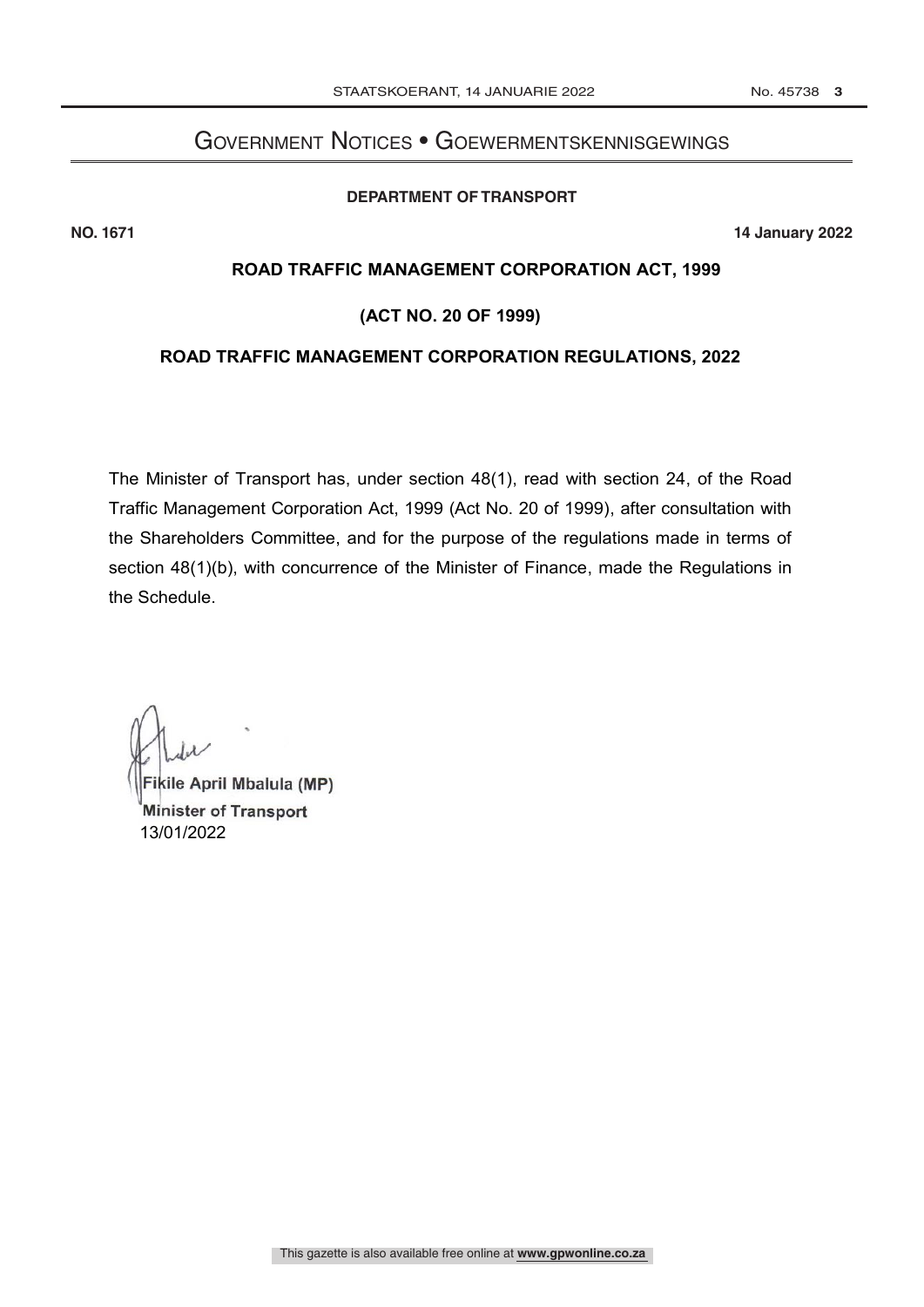# **SCHEDULE**

# **Arrangement of Regulations**

- 1. Definitions
- 2. Services
- 3. Transaction and service fees
- 4. Repeal
- 5. Short title and commencement

**List of Schedules:**

- **Schedule 1 – Transaction fees**
- **Schedule 2 – Service fees**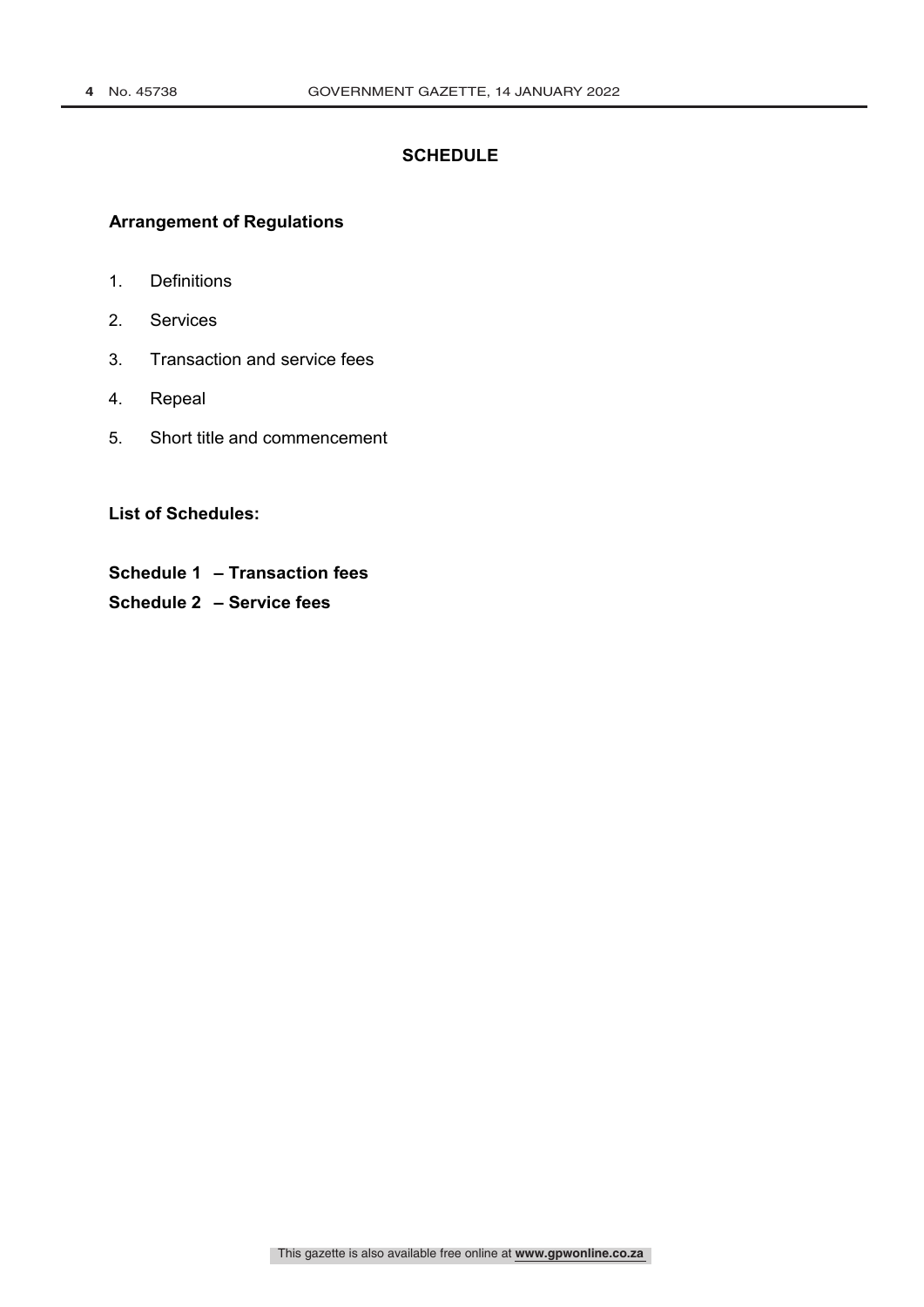### **Definitions**

**1.** In this Schedule any word or expression to which a meaning has been assigned in the Act shall have the meaning so assigned, and unless the context indicates otherwise—

**"Administrative Adjudication of Road Traffic Offences Act"** means the Administrative Adjudication of Road Traffic Offences Act, 1998 (Act No. 46 of 1998);

**"baseline fees"** means the fees charged by the various departments for the initial licensing of a motor vehicle and the renewal of a motor vehicle licence, as determined in terms of section 92(1) of the National Road Traffic Act;

**"Cross-Border Road Transport Act"** means the Cross-Border Road Transport Act, 1998 (Act No. 4 of 1998);

**"department"** means a provincial department as defined in the Public Finance Management Act, 1999 (Act No. 1 of 1999);

**"driving licence card"** means a driving licence card as defined in regulation 1 of the National Road Traffic Regulations;

**"issuing authority"** means an issuing authority as defined in the Administrative Adjudication of Road Traffic Offences Act;

**"motor vehicle"** means a motor vehicle as defined in the National Road Traffic Act;

**"National Land Transport Act"** means the National Land Transport Act, 2009 (Act No. 5 of 2009);

**"National Road Traffic Act"** means the National Road Traffic Act, 1996 (Act No. 93 of 1996);

**"National Road Traffic Regulations"** means the National Road Traffic Regulations, 2000, made in terms of the National Road Traffic Act and published in Government Notice No. R. 225 of 17 March 2000;

**"NaTIS"** means the National Traffic Information System as defined in regulation 1 of the National Road Traffic Regulations;

**"services"** means the services rendered by the Corporation which includes road traffic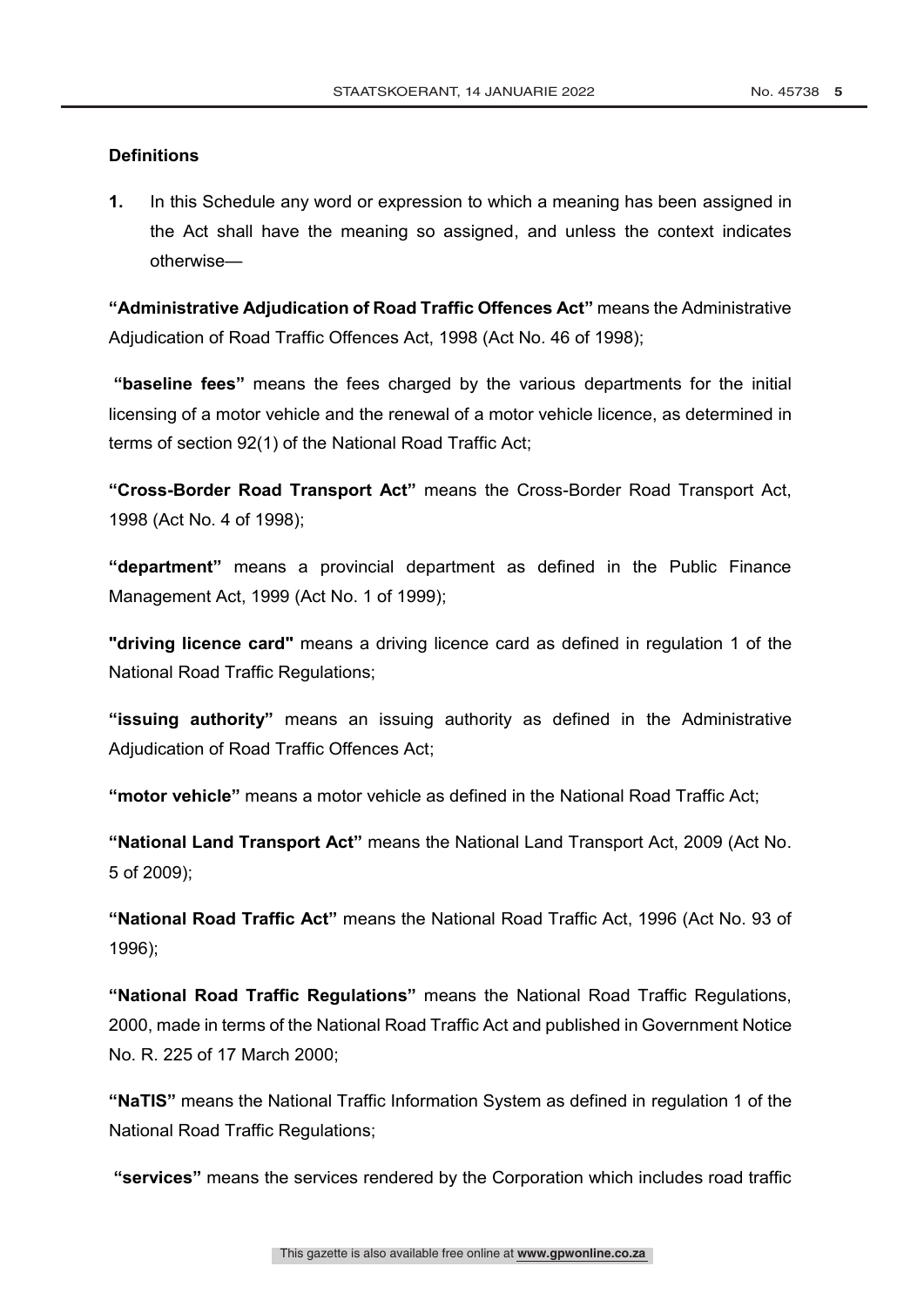services and services referred to in regulation 2;

**"service fees"** means the fees set out in Schedule 2;

**"the Act"** means the Road Traffic Management Corporation Act, 1999 (Act No. 20 of 1999); and

**"transaction fees"** means the fees set out in Schedule 1.

### **Services**

- **2.**(1) The Corporation may provide the following services:
	- *(a)* Development, maintenance and operation of the NaTIS services;
	- *(b)* law enforcement services rendered by the Corporation as an issuing authority for the purposes of the National Road Traffic Act, National Land Transport Act, Cross-Border Road Transport Act and Administrative Adjudication of Road Traffic Offences Act;
	- *(c)* NaTIS online convenience services, which services may include—
		- (i) the online application, issuing and delivery of a motor vehicle licence and disc to the owner of the motor vehicle;
		- (ii) the online application, issuing and delivery of a registration certificate of a motor vehicle to the title holder of the motor vehicle;
		- (iii) the online notification of the change of ownership of a motor vehicle by the current title holder or owner;
		- (iv) the online application and payment for  $-$ 
			- (aa) a booking for the renewal, in person, of a driving licence card at a driving licence testing centre; and
			- (bb) the delivery of such driving licence card, upon production of the card in terms of regulation 108 of the National Road Traffic Regulations, to the holder concerned; and
		- (v) the provision of an electronic copy of an accident report; and
	- *(d)* collecting agency services, by the provision of services to collect any revenue on behalf of a department or local government body.
- (2) The services referred to in subregulation (1) shall be provided in terms of the Act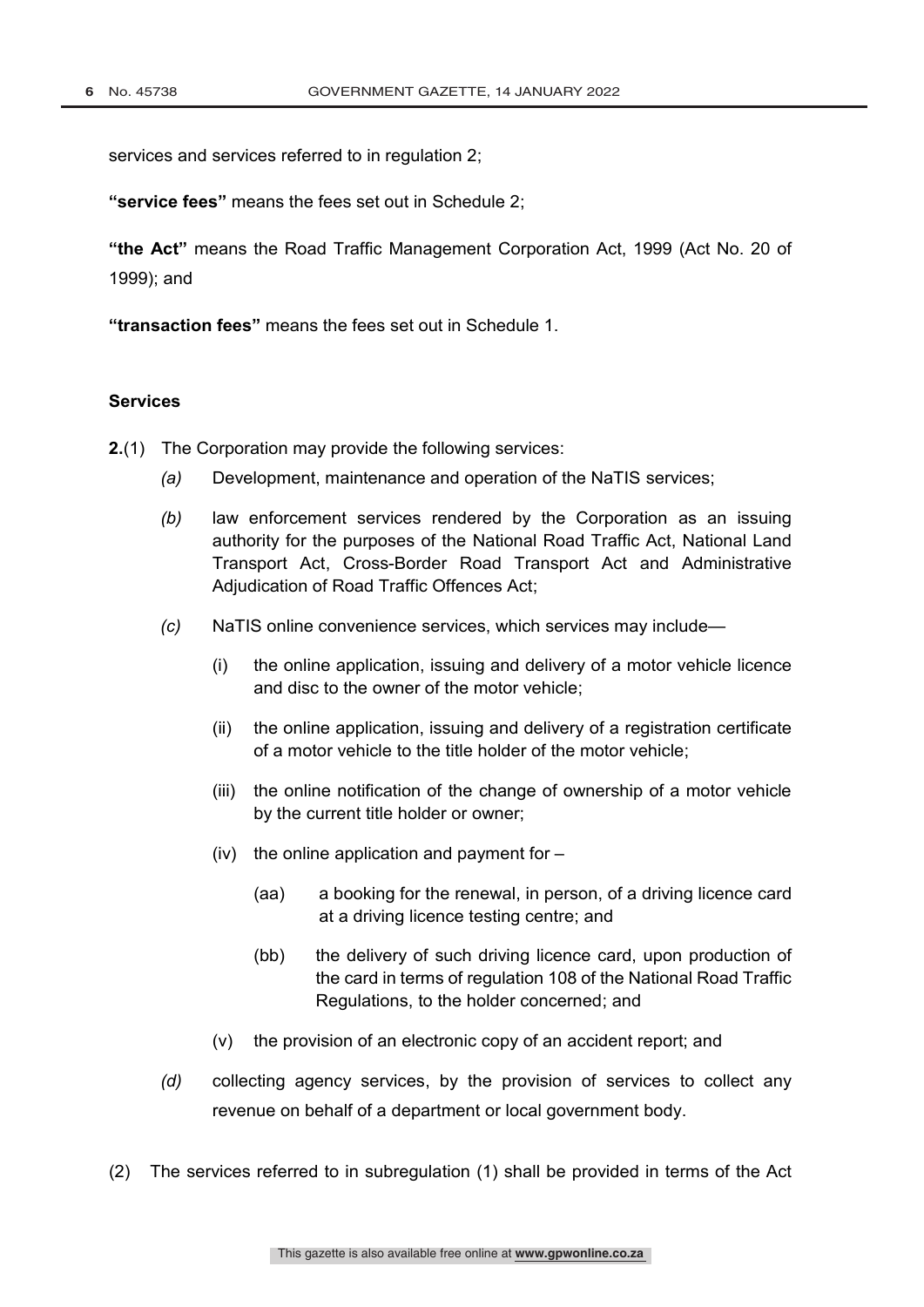and the National Road Traffic Act.

## **Transaction and service fees**

- **3.**(1) Transaction fees for services contemplated in regulation 2(1)*(a)* to be collected on behalf of the Corporation by a registering authority appointed in terms of section 3 of the National Road Traffic Act, must comprise an amount, set out in Column C of Schedule 1, on the baseline fees as determined by the MEC in terms of regulations 24(2)*(b)*, 25(1), 25A(2)*(a)* or 30(3)*(a)* of the National Road Traffic Regulations in respect of every licence application for—
	- *(a)* a motor cycle, motor cycle with a side-car, motor tricycle and a tractor which is operated on a public road;
	- *(b)* a caravan, other than a motor home;
	- *(c)* a trailer, other than a semi-trailer, used by the owner thereof solely for such owner's own farming activities;
	- *(d)* a trailer or semi-trailer;
	- *(e)* a breakdown vehicle;
	- *(f)* a motor home; and
	- *(g)* any other motor vehicle, not referred to in paragraph *(a)* to *(f)*, for which baseline fees may be required to be prescribed by a department.
- (2) A transaction fee referred to in subregulation (1) shall not be paid with regard to applications for the licences of the following categories of motor vehicles:
	- *(a)* A motor vehicle that is specially classified, as contemplated in regulation 21 of the National Road Traffic Regulations; and
	- *(b)* a motor vehicle that is exempt from licence fees, as contemplated in regulation 58 of the National Road Traffic Regulations.
- (3) The service fees for any of the convenience services rendered by the Corporation, as contemplated in regulation 2(1)*(c),* are as set out in Column C of Schedule 2.
- (4) The transaction fees referred to in subregulation (1) must, where applicable, be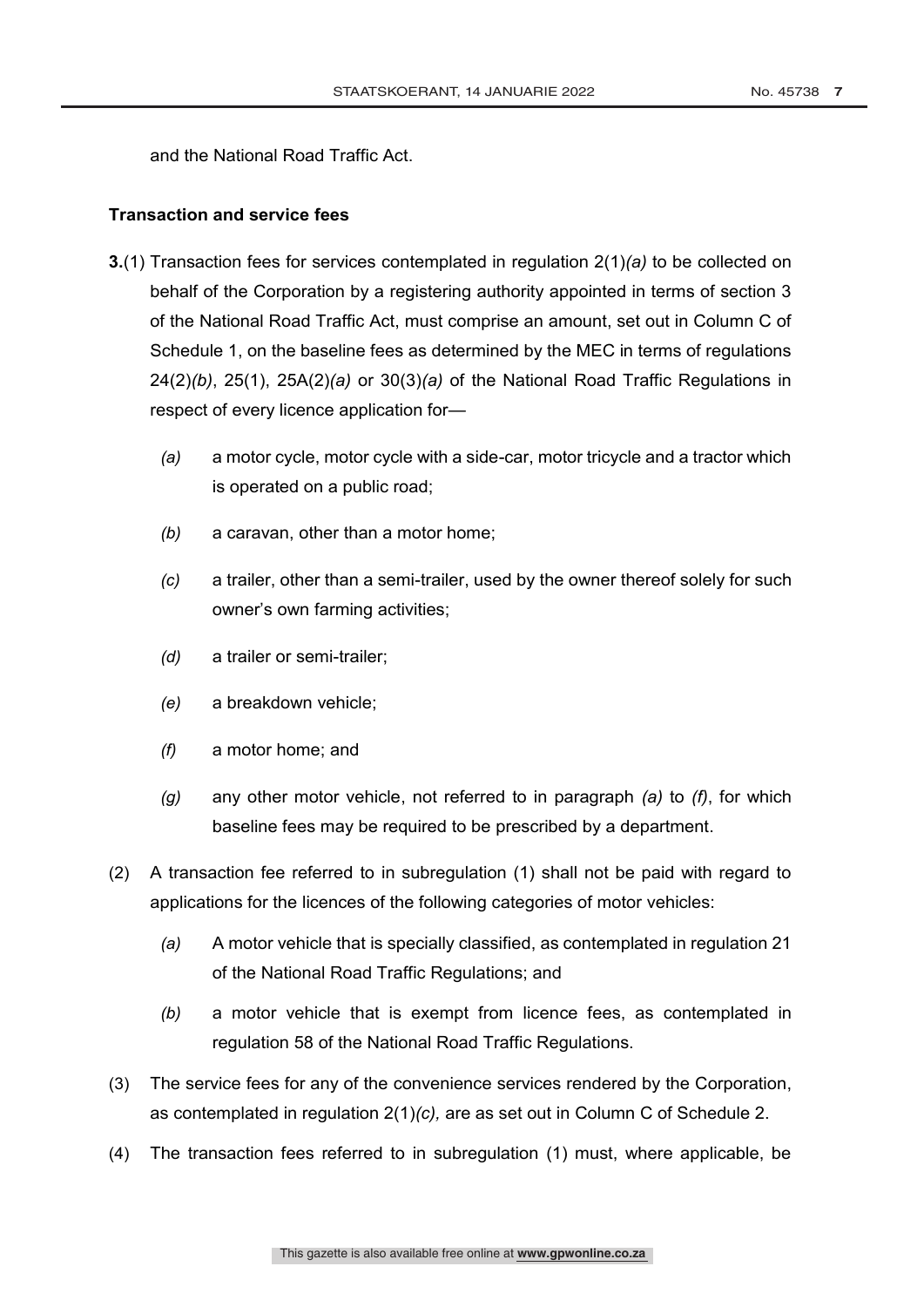collected by registering authorities acting as collecting agents for the department and paid over to the Corporation by the department within 30 days following the month in which the fees referred to in subregulation (1) were collected by the department.

- (5) The fees payable
	- (a) as determined by the MEC concerned in terms of section 92(1) of the National Road Traffic Act; or
	- (b) prescribed in terms of section 92(2) of the National Road Traffic Act,

for the convenience service applications referred to in regulation 2(c), are payable online together with service or transaction fees as shown in Schedule 1 and 2.

# **Repeal**

**4.** The Road Traffic Management Corporation Regulations, 2007, as published in Government No. R. 386 of 30 April 2007, are hereby repealed.

# **Short title and commencement**

**5.** These regulations are called the Road Traffic Management Corporation Regulations, 2022, and shall come into operation 30 days after the date of publication hereof in the *Gazette* and every *Provincial Gazette.*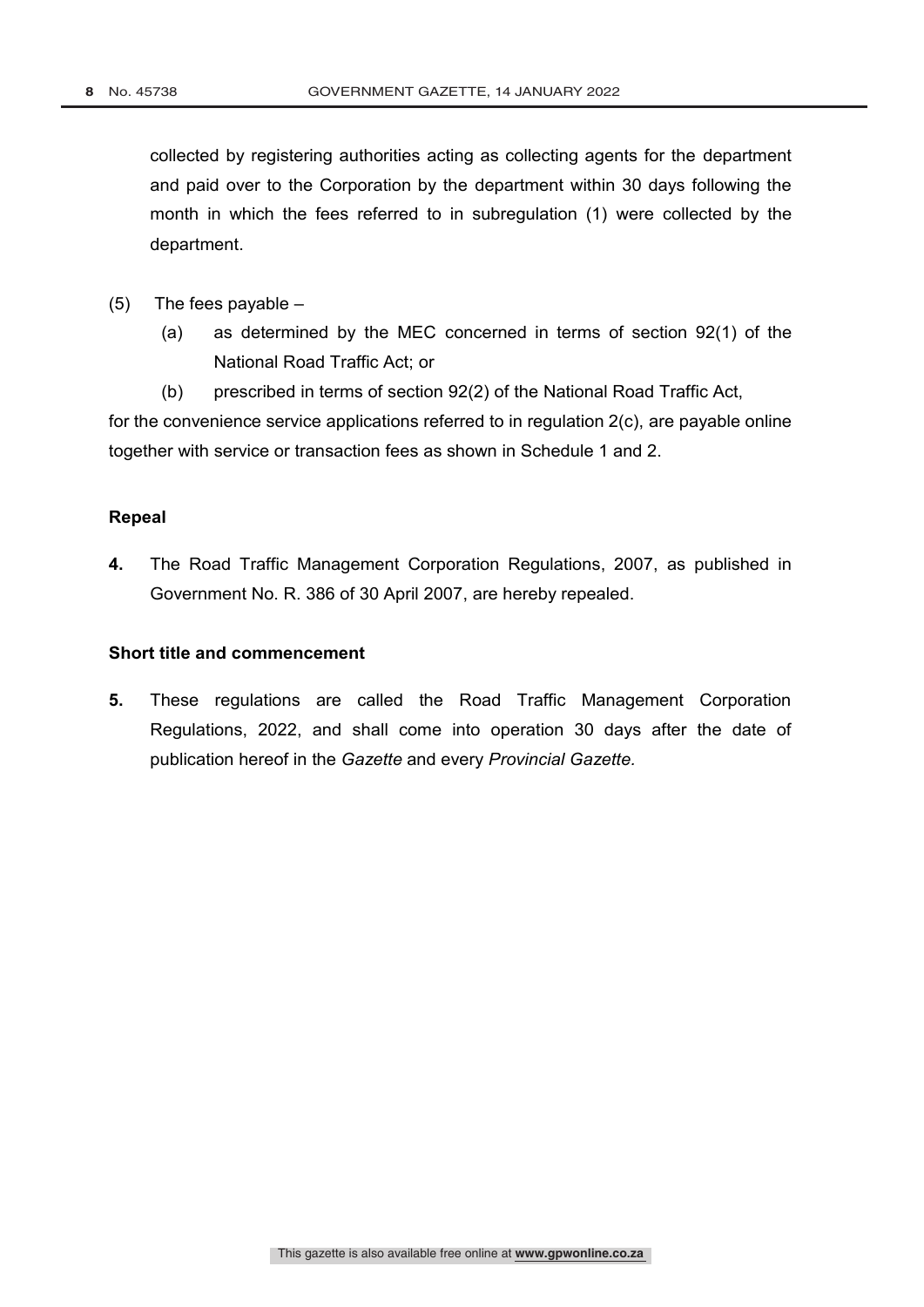| <b>Schedule 1</b><br>[Regulation 3(1) and (2)] |                         |                        |  |  |
|------------------------------------------------|-------------------------|------------------------|--|--|
| <b>Transaction fees</b>                        |                         |                        |  |  |
| <b>Column A</b>                                | <b>Column B</b>         | <b>Column C</b>        |  |  |
| <b>Regulation</b>                              | <b>Service</b>          | <b>Transaction Fee</b> |  |  |
| 3(1)(a)                                        | <b>Transaction fees</b> | R72.00                 |  |  |

 $\overline{a}$ 

| <b>Schedule 2</b><br>[Regulation 3(3), read with regulation 2(1)(c)] |                                                                                                                        |                 |  |  |
|----------------------------------------------------------------------|------------------------------------------------------------------------------------------------------------------------|-----------------|--|--|
| <b>Service fees</b>                                                  |                                                                                                                        |                 |  |  |
| <b>Column A</b>                                                      | <b>Column B</b>                                                                                                        | <b>Column C</b> |  |  |
| <b>Regulation</b>                                                    | <b>Service</b>                                                                                                         | Service fee     |  |  |
| 2(1)(c)(i)                                                           | Online application, issuing and<br>delivery of a motor vehicle<br>licence and disc via ordinary mail                   | R28.00          |  |  |
|                                                                      | Online application, issuing and<br>delivery of a motor vehicle<br>licence and disc via registered<br>mail              | R72.00          |  |  |
|                                                                      | Online application, issuing and<br>delivery of a motor vehicle<br>licence and disc via courier<br>service              | R99.00          |  |  |
| 2(1)(c)(ii)                                                          | Online application, issuing and<br>delivery f a registration certificate<br>for a motor vehicle by the title<br>holder | R530.00         |  |  |
| 2(1)(c)(iii)                                                         | Online notification of change of<br>ownership of motor vehicle by<br>the current title holder                          | R530.00         |  |  |
| 2(1)(c)(iv)                                                          | Online application for booking<br>for renewal of driving licence<br>card                                               | R22.00          |  |  |
| 2(1)(c)(iv)                                                          | Delivery of a driving licence card                                                                                     | R99.00          |  |  |
| 2(1)(c)(v)                                                           | Request for an electronic copy of<br>the Accident Report                                                               | R60.00          |  |  |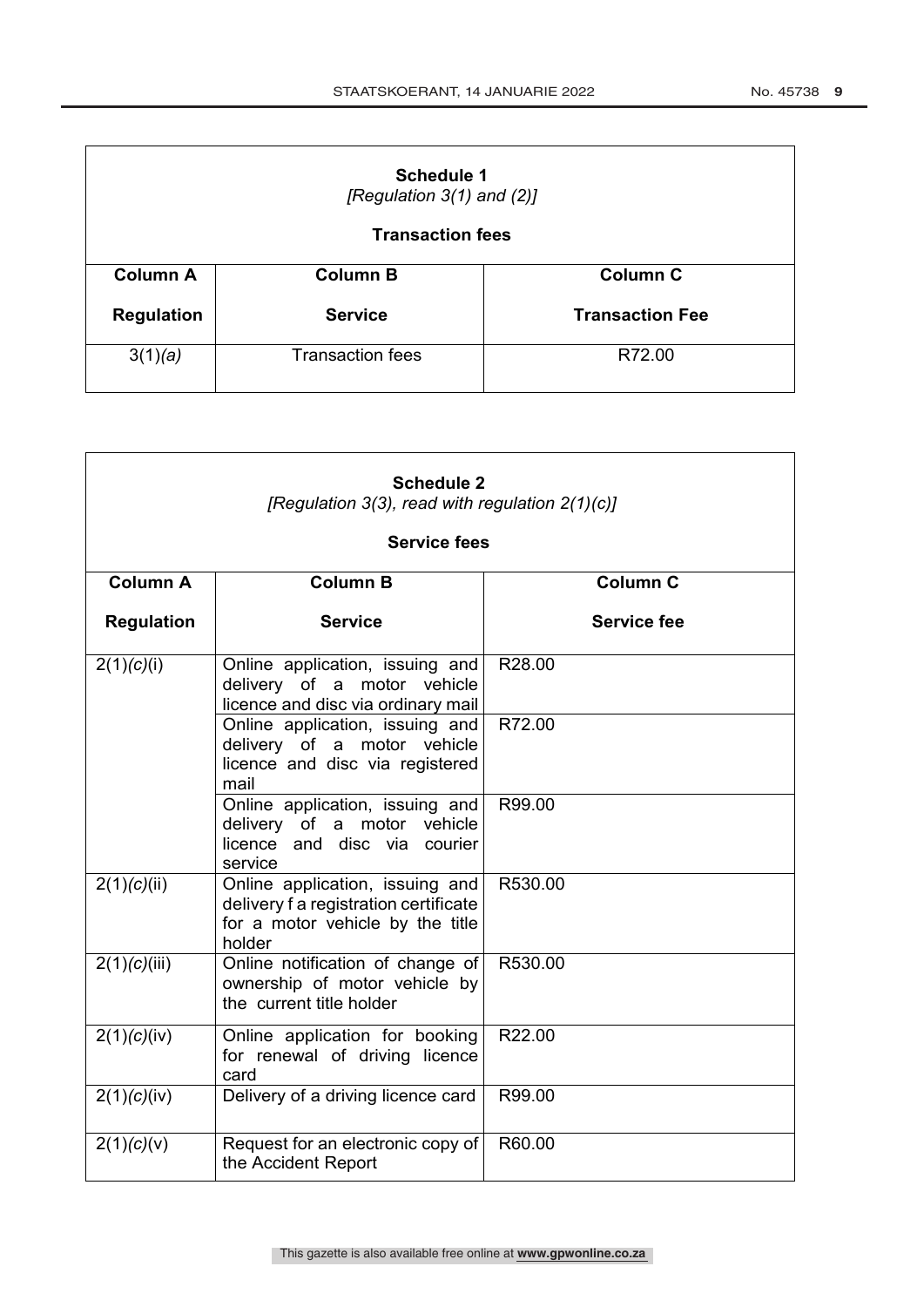### **DEPARTEMENT VAN VERVOER**

**NO. 1671 14 Januarie 2022**

## **WET OP DIE PADVERKEERSBESTUURSKORPORASIE, 1999**

# **(WET NR. 20 VAN 1999)**

### **PADVERKEERSBESTUURSKORPORASIEREGULASIES, 2022**

Die Minister van Vervoer het kragtens artikel 48(1), saamgelees met artikel 24 van die Wet op die Padverkeersbestuurskorporasie, 1999 (Wet Nr. 20 van 1999), na oorleg met die Aandeelhouerskomitee, en vir doeleindes van die regulasies uitgevaardig ingevolge artikel 48(1)(b), na instemming van die Minister van Finansies die Regulasies gemaak in die Bylae.

# **BYLAE**

#### **Indeling van regulasies**

- 1. Woordomskrywing
- 2. Dienste
- 3. Transaksie- en diensgelde
- 4. Herroeping
- 5. Kort titel en inwerkingtreding

**Lys van Bylaes:**

- **Bylae 1 - Transaksiegelde**
- **Bylae 2 - Diensgelde**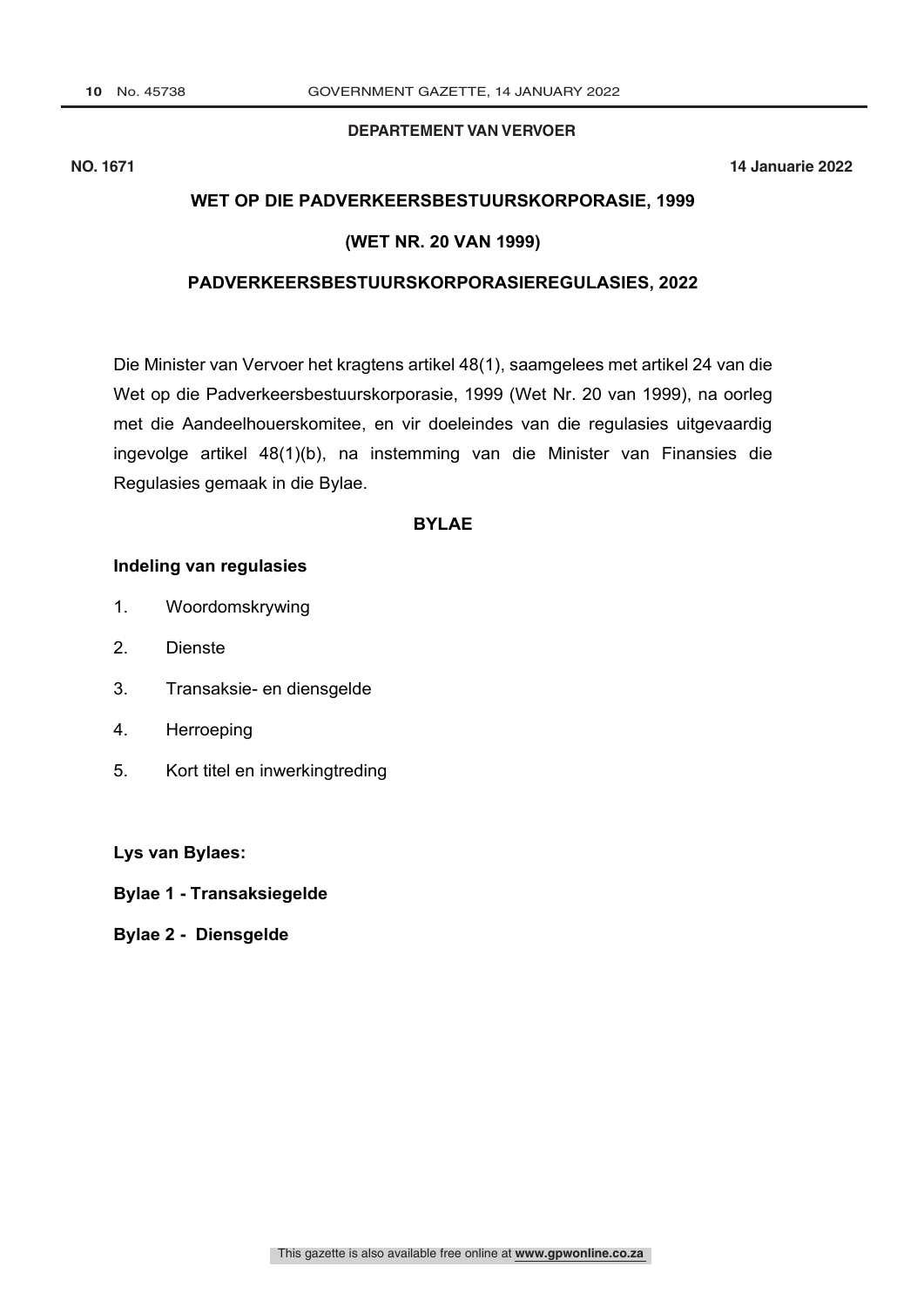#### **Woordomskrywing**

1. In hierdie Bylae het 'n woord of uitdrukking waaraan daar in die Wet 'n betekenis geheg is, daardie betekenis en tensy die samehang anders blyk, beteken -

"**basislyngelde**" die gelde wat deur die verskillende departemente gehef word vir die eerste lisensiëring van 'n motorvoertuig en die hernuwing van die lisensiëring van 'n motorvoertuig, soos bepaal ingevolge artikel 92(1) van die Nasionale Padverkeerswet;

"**bestuurslisensiekaart**" 'n bestuurslisensiekaart omskryf in die Nasionale Padverkeersregulasies;

"**departement"** 'n provinsiale departement soos omskryf in die Wet op Openbare Finansiële Bestuur, 1999 (Wet No. 1 van 1999);

**"diensgelde"** gelde wat uiteengesit is in Bylae 2;

"**dienste**" die dienste gelewer deur die Korporasie wat padverkeersdienste insluit soos omskryf in die Wet, en enige dienste verwys na in regulasie 2;

"**motorvoertuig**" 'n motorvoertuig soos omskryf in die Nasionale Padverkeerswet;

"**Nasionale Padverkeersregulasies**" die Nasionale Padverkeersregulasies, 2000 gepubliseer by kennisgewing 225 van 17 Maart 2000;

"**Nasionale Padverkeerswet**" die Nasionale Padverkeerswet, 1996 (Wet Nr.. 93 van 1996);

"**NaVIS**" die Nasionale Verkeersinligtingstelsel soos omskryf in die Nasionale Padverkeersregulasies;

"**transaksiegelde**" die gelde soos uiteengesit in Bylae 1;

"**uitreikingsgesag**" 'n uitreikingsgesag soos omskryf in die Wet op Administratiewe Beregting van Padverkeersmisdrywe;

"**W**et" die Wet op Padverkeersbestuurskorporasie, 1999 (Wet Nr. 20 van 1999);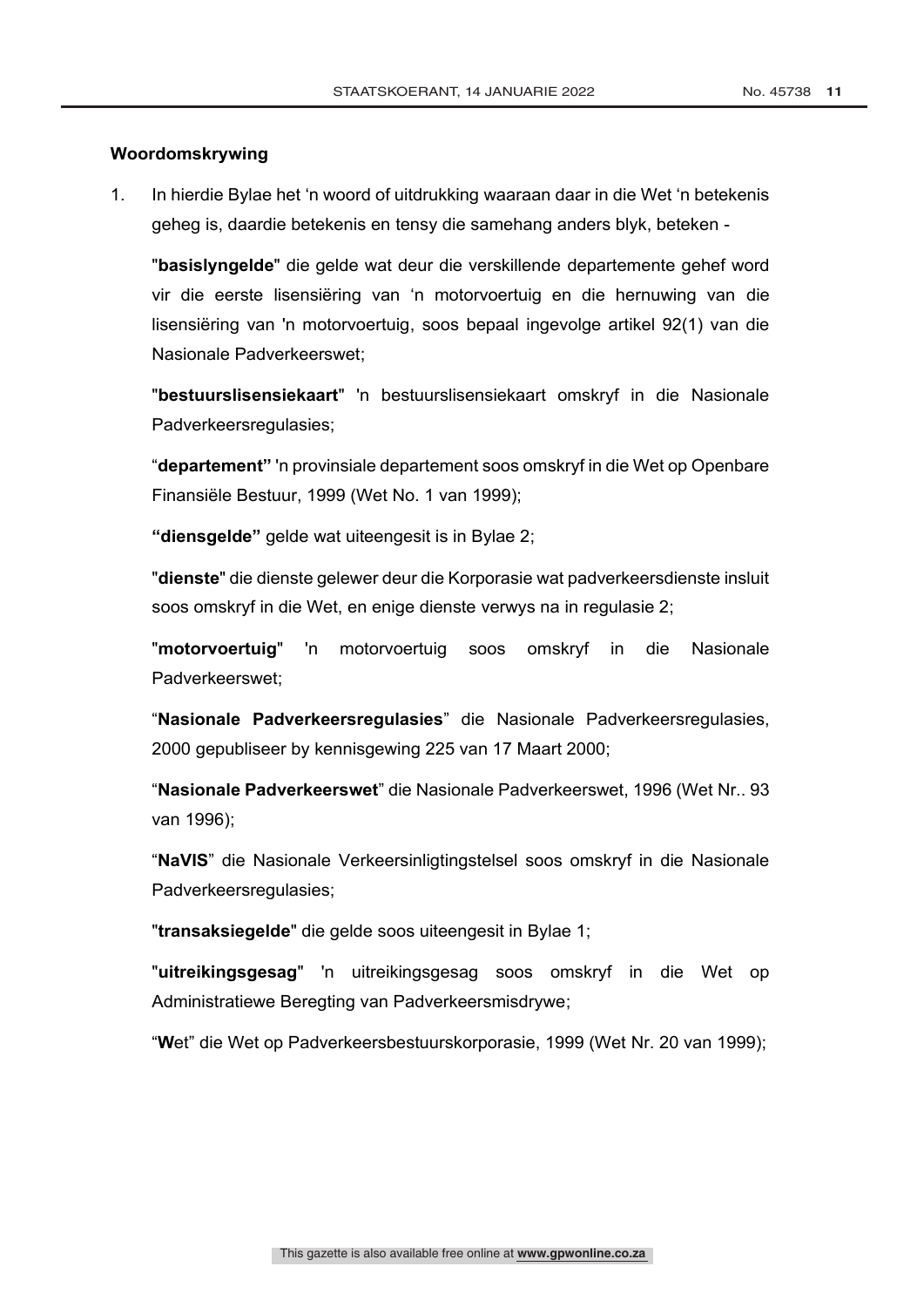"**Wet op Administratiewe Beregting van Padverkeersmisdrywe**" die Wet op Administratiewe Beregting van Padverkeersmisdrywe, 1998 (Wet Nr.. 46 van 1998);

"**Wet op Nasionale Landvervoer**" die Wet op Nasionale Landvervoer, 2009 (Wet Nr. 5 van 2009); en

"**Wet op Oorgrenspadvervoer**" die Wet op Oorgrenspadvervoer, 1998 (Wet Nr. 4 van 1998).

### **Dienste**

- **2.** (1) Die Korporasie mag die volgende dienste verskaf:
	- (a) Ontwikkeling, instandhouding en werking van die NaVIS dienste;
	- (b) wetstoepassingsdienste gelewer deur die Korporasie as 'n uitreikingsgesag vir die doeleindes van die Nasionale Padverkeerswet, Nasionale Padverkeersregulasies, Wet op Nasionale Landvervoer, Wet op Oorgrenspadvervoer en Wet op Administratiewe Beregting van Padverkeersmisdrywe;
	- (c) NaVIS aanlyn geriefsdienste, wat insluit
		- (i) die aanlyn aansoek, uitreiking en aflewering van 'n lisensie- en skyf aan die eienaar van 'n motorvoertuig;
		- (ii) die aanlyn aansoek, uitreiking en aflewering van 'n registrasiesertifkaat aan die titelhouer van 'n motorvoertuig;
		- (iii) die aanlyn kennisgewing van verandering van eienaarskap van 'n motorvoertuig deur die huidige titelhouer of eienaar;
		- (iv) die aanlyn aansoek en betaling vir -

(a) die bespreking vir die hernuwing, in persoon, van 'n bestuurslisensiekaart by 'n bestuurslisensie-toetssentrum; en

(b) die aflewering van sodanige bestuurslisensiekaart, na vervaardiging van die kaart ingevolge regulasie 108 van die Nasionale Padverkeersregulasies; en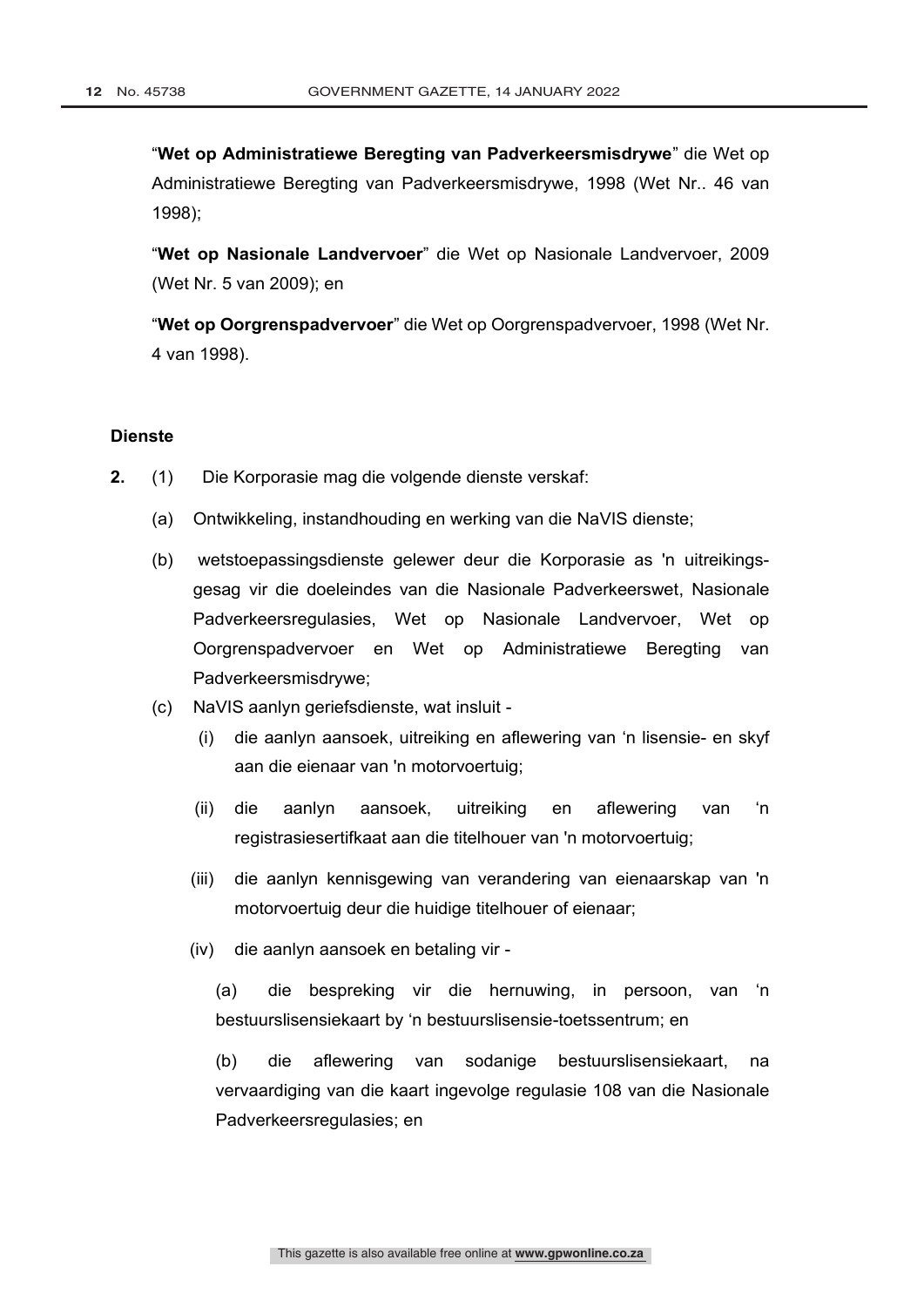- (v) die voorsiening van 'n elektroniese afskrif van 'n ongeluksverslag; en
- (d) invorderings agentskapsdienste, deur die verskaffing van dienste om enige inkomste namens 'n departement of plaaslike regeringsliggaam in te vorder.

(2) Die dienste soos bedoel in subregulasie (1) word ingevolge die Wet en die Nasionale Padverkeerswet verskaf.

#### **Transaksiegelde**

- 3. (1) Transaksiegelde vir dienste bedoel in regulasie 2(1)(a) wat namens die Korporasie ingevorder moet word deur 'n registrasie-owerheid wat ingevolge artikel 3 van die Nasionale Padverkeerswet aangestel is, moet, uit 'n bedrag bestaan, uiteengesit in Kolom C van Bylae 1, op die basislyngelde soos bepaal deur die LUR van elke provinsie ingevolge regulasies 24(2)(b), 25(1), 25A(2)(a) of 30(3)(a) van die Nasionale Padverkeersregulasies ten opsigte van elke lisensie-aansoek vir –
	- (a) 'n motorfiets, motorfiets met 'n syspan, motordriewiel en 'n trekker wat op 'n openbare pad gebruik word;
	- (b) 'n woonwa, behalwe 'n motorryhuis;
	- (c) 'n sleepwa, uitgesonderd 'n leunwa, wat deur die eienaar daarvan uitsluitlik vir sodanige eienaar se eie boerdery-aktiwiteite gebruik word;
	- (d) 'n sleepwa of leunwa;
	- (e) 'n teëspoedwa;
	- (f) 'n motorryhuis; en
	- (g) enige ander motorvoertuig wat nie in paragrawe (a) tot (f) genoem is nie, waarvoor basislyngelde deur 'n departement vereis word, voorgeskryf word.
	- (2) Die transaksiegelde bedoel in subregulasie (1) word nie betaal met betrekking tot aansoeke vir lisensies vir die volgende kategorieë motorvoertuie nie: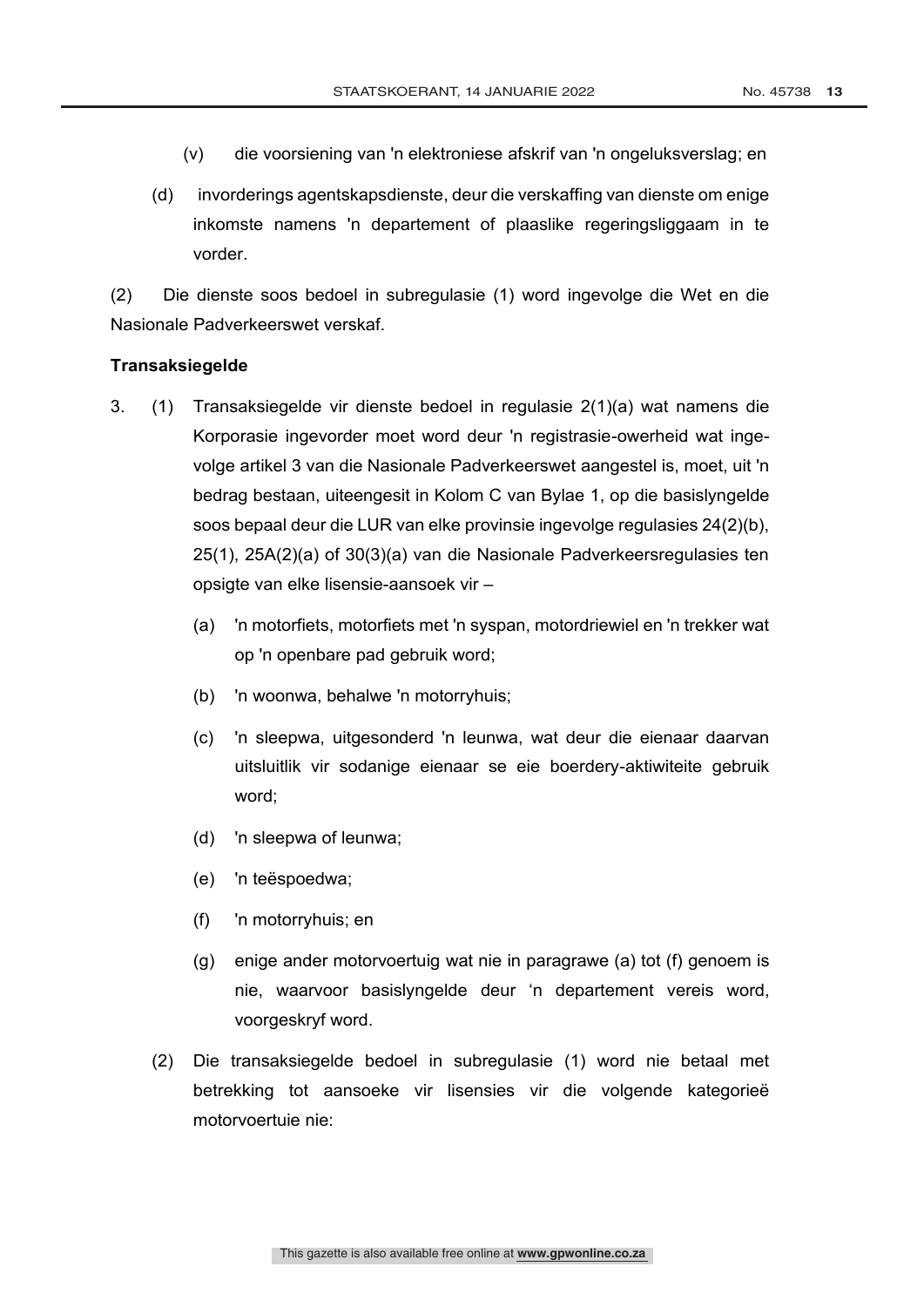- (a) 'n Motorvoertuig wat spesiaal geklassifiseer is, soos bedoel in regulasie 21 van die Nasionale Padverkeersregulasies; en
- (b) 'n motorvoertuig wat vrygestel is van lisensiëring, soos bedoel in regulasie 58 van die Nasionale Padverkeersregulasies.
- (3) Alle diensgelde vir enige geriefsdienste verskaf deur die Korporasie, soos bedoel in regulasie 2(1)(c), is uiteengesit in Kolom C van Bylae 2.
- (4) Die transaksiegelde bedoel in subregulasie (1) moet, waar van toepassing, ingevorder word deur registrasie-owerhede wat as invorderingsagente vir die betrokke departement optree en oorbetaal word aan die Korporasie binne 30 dae na die maand waarin die gelde bedoel in subregulasie (1) deur die sodanige departement ingevorder is.
- (5) Die gelde betaalbaar–
	- (a) soos deur die LUR bepaal, ingevolge artikel 92(1) van die Nasionale Padverkeerswet; of
	- (b) voorgeskryf ingevolge artikel 92(2) van die Nasionale Padverkeerswet,

vir die aansoeke vir geriefsdienste soos bedoel in subregulasie (2)(c), is aanlyn betaalbaar saam met die diens-of transaksiegelde soos in Bylae 1 en 2 aangedui.

#### **Herroeping**

**4.** Die Padverkeersbestuurskorporasieregulasies, 2007, soos gepubliseer in Goewermentskennisgewing Nr. R. 386 van 30 April 2007, word hiermee herroep.

## **Kort titel en inwerkingtreding**

**5.** Hierdie regulasies heet die Padverkeersbestuurskorporasieregulasies, 2022, en tree in werking 30 dae na die datum van publikasie hiervan in die *Staatskoerant* en elke *Provinsiale Koerant*.